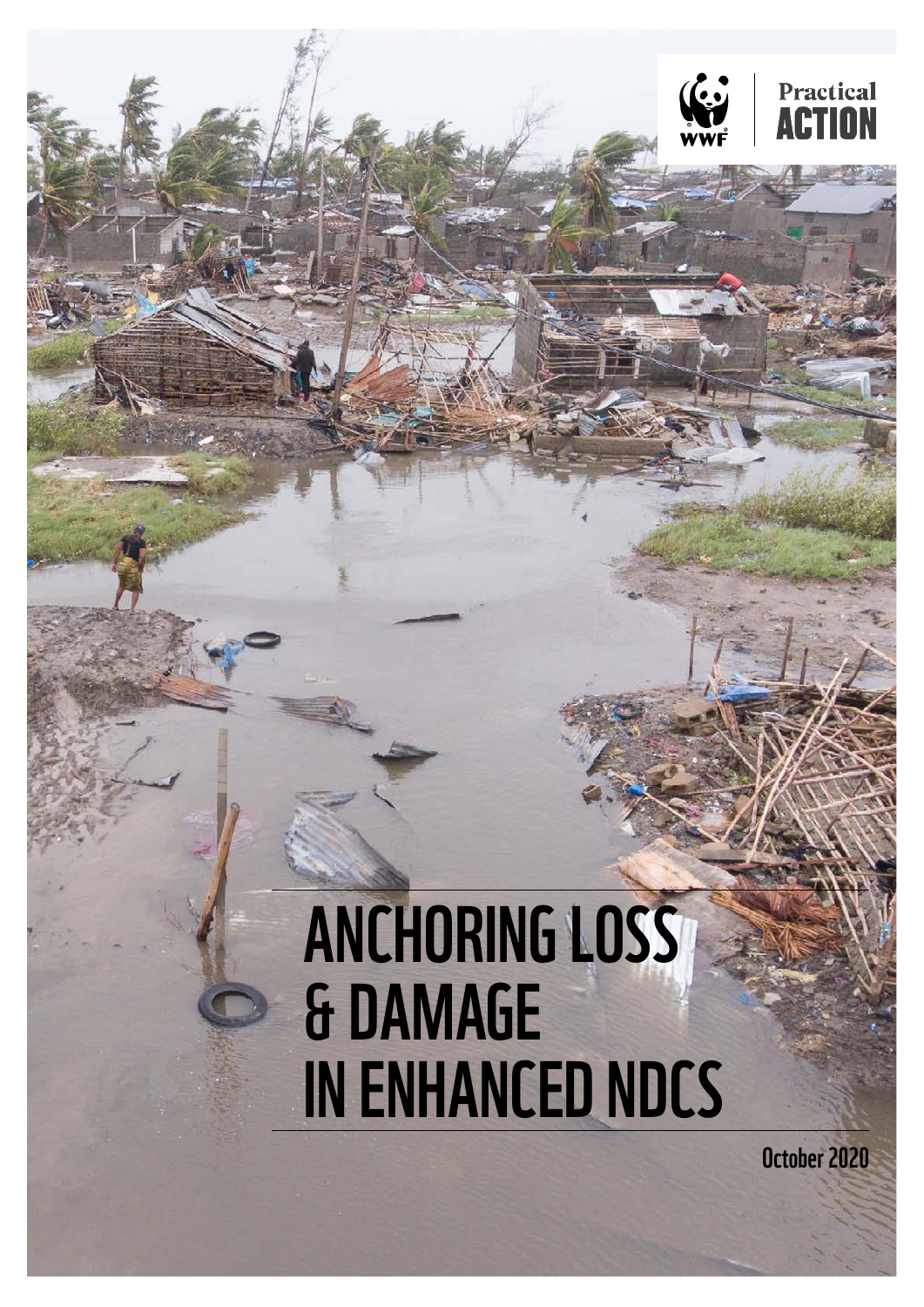### Table of Contents

| <b>FOREWORD</b>                                                   |   |
|-------------------------------------------------------------------|---|
| <b>INTRODUCTION</b>                                               | 4 |
| I. BACKGROUND                                                     | 5 |
| II. THE SCIENCE OF LOSS AND DAMAGE                                | 5 |
| III. THE IMPORTANCE OF ANCHORING LOSS AND DAMAGE IN ENHANCED NDCS | 6 |
| <u>IV. RECOMMENDATIONS ON ANCHORING LOSS AND DAMAGE IN NDCS</u>   | 7 |
| <b>1. LOSS AND DAMAGE IN THE NATIONAL CONTEXT</b>                 | 8 |
| 2. CURRENT AND PROJECTED POTENTIAL LOSS AND DAMAGE                | 8 |
| 3. ONGOING RESPONSE EFFORTS TO LOSS AND DAMAGE                    | 8 |
| 4. SUGGESTED LOSS AND DAMAGE CONTRIBUTIONS (TARGETS) IN NDCS      | 9 |

#### **Authors:**

Sandeep Chamling Rai (WWF International Climate & Energy) and Sunil Acharya (Practical Action).

#### **Contributors**

Colin McQuistan (Practical Action), Fernanda Viana De Carvalho (WWF International Climate & Energy), Harjeet Singh (ActionAid International), Laura Schafer (Germanwatch), Lisa Plattner (WWF-Austria), Mandy Jean Woods (WWF International Climate & Energy), Oscar Javier Guevara (WWF-Colombia), Sabrina Marquant (CARE Netherlands), Sven Harmeling (CARE International), Sadie DeCoste (Climate Action Network) and Ugan Manandhar (WWF-Myanmar)

### **About WWF**

WWF is an independent conservation organization, with over 30 million followers and a global network active in nearly 100 countries. Our mission is to stop the degradation of the planet's natural environment and to build a future in which people live in harmony with nature, by conserving the world's biological diversity, ensuring that the use of renewable natural resources is sustainable, and promoting the reduction of pollution and wasteful consumption. Find out more at panda.org/climateenergy

#### **About Practical Action**

Practical Action is an international development organization that puts ingenious ideas to work so people ine vorld, we help people find solutions to some of the world's<br>toughest problems – made worse by catastrophic clima consulting experts work in many more countries, our publishing arm sells globally and our Practical Answers technical information service is available in many languages to anyone with access to the internet. Find out more at practicalaction.org

#### **Publication date**: October 2020

#### **Design by** 1tightship.co.za

Copyright © 2020 World Wide Fund For Nature (formerly World Wildlife Fund), Rue Mauverney 28, 1196 Gland, Switzerland – Tel. +41 22 364 9111 and Practical Action, The Robbins Building, 25 Albert Street, Rugby CV21 2SD, United Kingdom – Tel. +44 1926 634 400. Any reproduction in full or in part must mention the title and credit the above-mentioned publishers as copyright owners.

#### Front cover photography: Denis Onyodi: IFRC/DRK/Climate Centre

Back cover photography: © Katiekk / Shutterstock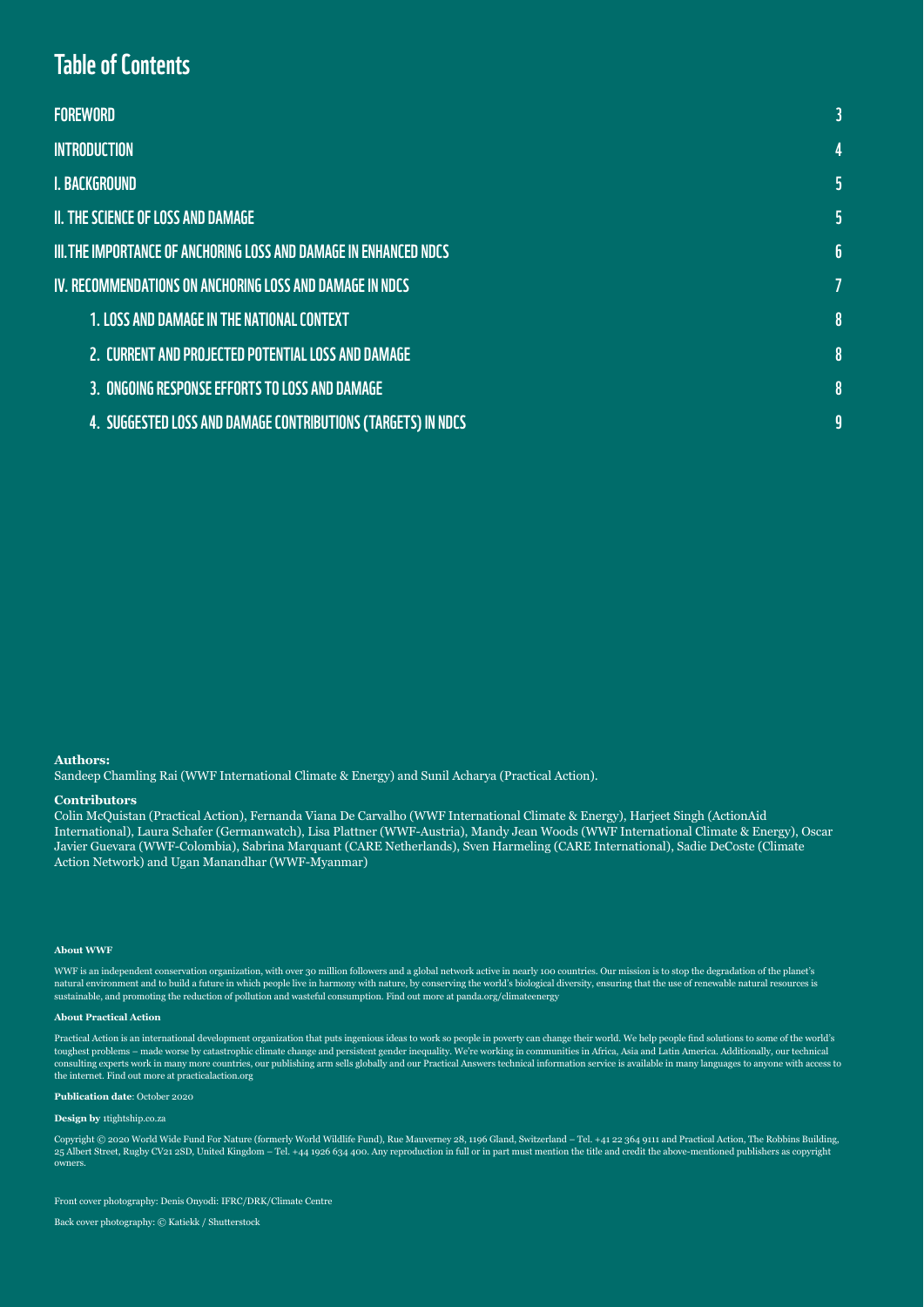## **FOREWORD**

<span id="page-2-0"></span>According to the Intergovernmental Panel on Climate Change (IPCC), human activities are estimated to already have caused 1.0˚C of global warming above pre-industrial levels. Now this may not seem much, but this is already causing unprecedented climate impacts, especially in developing countries, placing people and nature at greater risk. Current climate plans are nowhere near ambitious enough to keep temperatures to 1.5°C above the pre-industrial level as recommended by science, and right now according to recent studies, we are heading towards at least 3°C of warming by 2100.

The consequence of this collective failure is that both the speed and intensity of climate change impacts are increasing at a dangerous rate. In many places adaptation and mitigation efforts have been too little and too late, with people and nature facing irreversible impacts. 'Loss and damage' results when climate change impacts exceed our capacity to respond. Loss and damage is accelerating, and the consequences of this are captured in the recent *[IPCC Special Report on Global Warming of 1.5](https://www.ipcc.ch/sr15/)*°*C* and subsequent special reports on *[Climate Change and Land and Ocean](https://www.ipcc.ch/srccl/)* and *[Cryosphere in a Changing Climate](https://www.ipcc.ch/srocc/)*.

The year 2020 is a key milestone, as countries are revising their climate action plans - known as Nationally Determined Contributions (NDCs) - to be submitted to the UN Climate Change Secretariat on or before 31 December, 2020. Now is the best opportunity to ensure loss and damage is included as a core component of these national plans. At the very least loss and damage needs to be recognised as an indicator of progress on climate action, with the scale of loss and damage decreasing as our efforts to mitigate and adapt are ramped up.

Currently, there is no formal guidance on how to incorporate loss and damage in the NDCs. This policy brief provides guidance to countries and other interested stakeholders on how to include loss and damage in their respective NDCs, outlining four simple steps to integrate loss and damage into their climate plans.

Safeguarding people and nature from the impacts of climate change requires collective action from all countries and stakeholders. We are at a pivotal moment, we need to unite to address the climate crisis; to reverse loss and damage we must act now.

Allill

**Manuel Pulgar-Vidal** Global Lead WWF International Climate & Energy

**Paul Smith Lomas, MBE** Chief Executive Officer Practical Action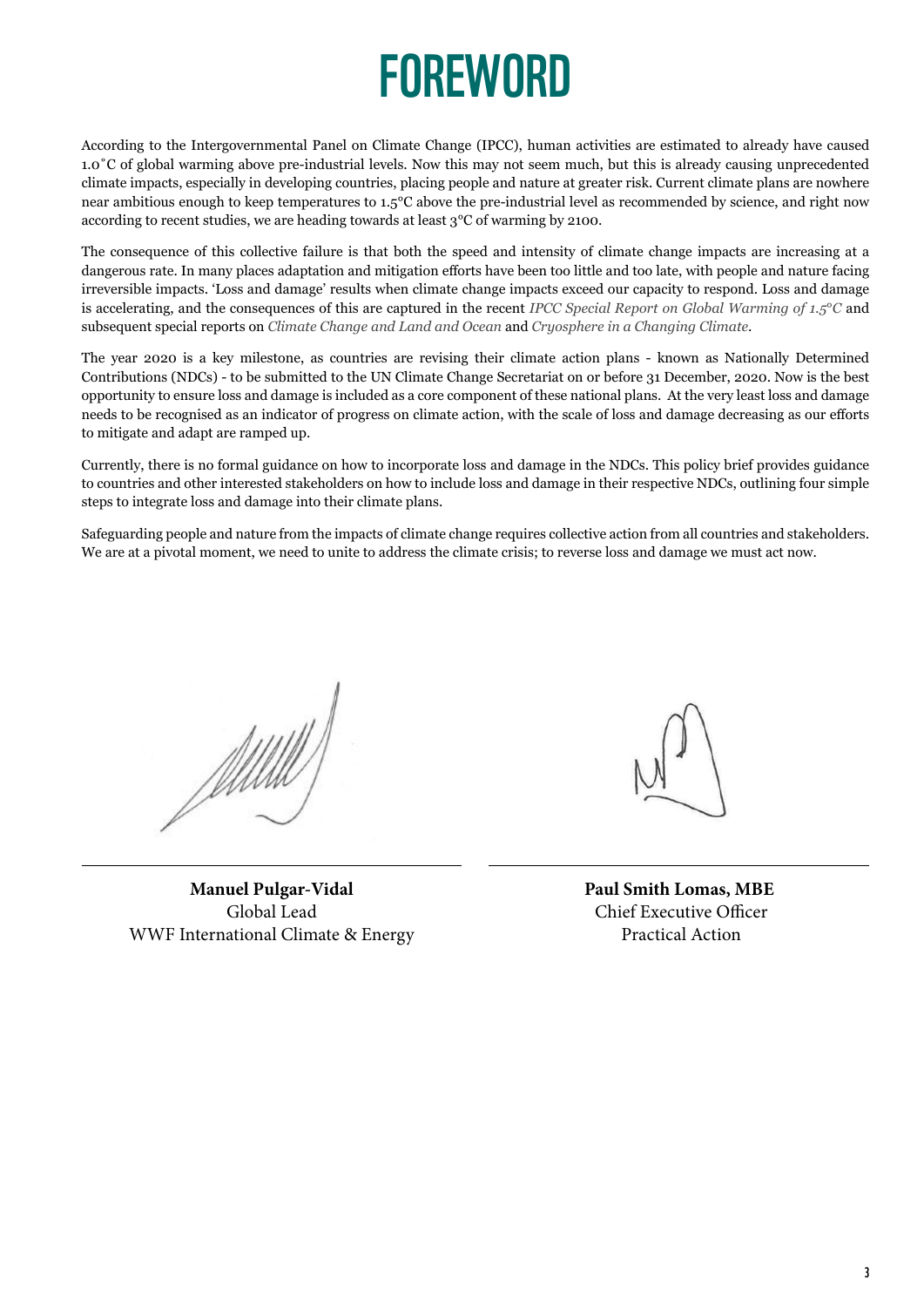## <span id="page-3-0"></span>**INTRODUCTION**

### In the context of escalating climate impacts, cutting down greenhouse gas emissions and measures to adapt against climate change will not be sufficient.

Some negative impacts are already locked in the climate system, and losses and damages are now unavoidable. The inevitable consequences of human induced climate change are known as 'loss and damage'. This is considered the 'third pillar' of climate action along with mitigation and adaptation.

There are broadly two event types, which result in loss and damage:

- (i) **Extreme events**, e.g. floods, cyclones, drought, heatwaves and storm surge; and
- (ii) **Slow onset events,** e.g. sea-level rise, ocean acidification, glacial retreat, land degradation, biodiversity loss, and/or desertification.

Addressing loss and damage is vital for people and nature at risk, and must not remain isolated from broader climate action. Anchoring loss and damage in NDCs provides the necessary attention to deliver policies and measures that drives climate actions at the national level to safeguard people and nature, and to achieve the long-term goals of the Paris Agreement.

It must be recognized that achieving reductions in greenhouse gas emissions serves as a clear indicator of progress in delivering on the Paris Agreement goals, so escalating losses and damages are a clear indicator of failure. This is the backdrop against which losses and damages need to be understood in order to drive action to implement the required corrective measures.

Ultimately, integrating loss and damage in the NDCs can be instrumental in mobilizing increasing ambition to implement the Paris Agreement. In addition, as loss and damage is comparatively a new issue, it has not been integrated at the national level planning and response. There is a need to link it with the NDC enhancement process to include it as part of holistic climate action.

### Four Recommendations on Anchoring Loss and Damage in NDCs

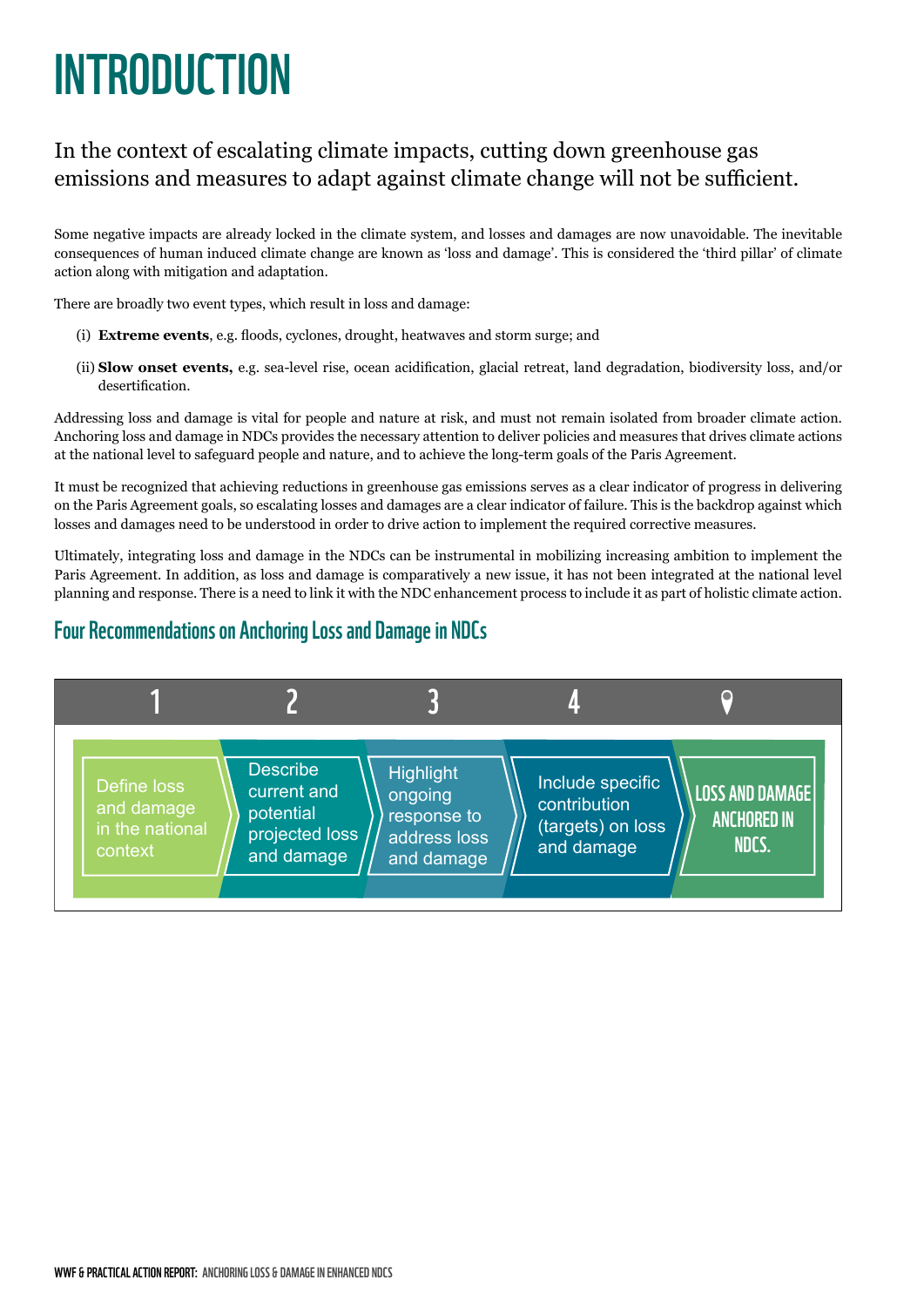## <span id="page-4-0"></span>I. BACKGROUND

Countries are reviewing and updating their  $NDCs<sup>1</sup>$  to be communicated to the UN Climate Change Secretariat by the end of 2020. These updated NDCs will inform the nature, scope, and focus of future global climate action.

This policy brief makes the case for anchoring loss and damage in the NDCs, and is intended to help governments do so in the context of their NDC enhancement processes for holistic climate action2 . The brief outlines four practical elements that can be considered during the process of reporting on current and future loss and damage, and the associated support needs.

### What are NDCs?

Nationally Determined Contributions, or NDCs, are climate action plans and emission reduction targets of Parties to the Paris Agreement as communicated to the UN Climate Change Secretariat.

NDCs are expected to describe targets and policies for emissions reduction, adaptation plans, finance needs and commitments, loss and damage needs and actions, and other measures.

NDCs are vehicles to achieve the long-term goals of the Paris Agreement which are:

- reduce emissions to limit temperature rise to well below 2°C aiming to limit to 1.5°C above a pre-industrial level;
- increase the ability to adapt to adverse impacts and build resilience; and
- making finance flows consistent with pathways to low emission and climate-resilient.

## II. THE SCIENCE OF LOSS AND DAMAGE

The Intergovernmental Panel on Climate Change (IPCC, 2014)3 reports have synthesized emerging scientific evidence on residual risks (despite the best efforts on adaptation to climate change impacts), limits to adaptation, and resulting loss and damage.

The *Fifth Assessment Report (AR5)* of the IPCC (2014) recognized that there will be barriers — biophysical, institutional, financial, social, and cultural — that can result in soft and hard limits to adaptation. Soft limits are exceeded when technological and socioeconomic options are not available to avoid risks through adaptation. Hard limits are exceeded when adaptation actions are unable to respond to the risks and, as a result, impacts become unavoidable.

The *IPCC Special Report on Global Warming of 1.5˚C* (2018)4 provides robust evidence on the limits for systems, sectors and regions, including for different temperature scenarios. Some of the projected irreversible losses (hard limits) include up to 90 per cent of tropical coral reefs loss by mid-century under 1.5°C warming, and nearly total loss under the 2°C scenario; many irreversible losses of biodiversity; and sea-level rise combined with increased aridity and decreased freshwater availability rendering several small atoll islands uninhabitable. Examples of soft limits include populations driven into poverty traps due to climate-induced shocks, heatwaves affecting megacity dwellers, and coastal livelihoods rendered unsustainable in low-lying islands and along coastlines. Depending on the context, some soft limits may become hard limits if exposed populations have no means in time and space to move, which is particularly the case when intangible types of harm are considered.

The IPCC Special Reports on *[Climate Change and Land](https://www.ipcc.ch/srccl/) and Ocean and [Cryosphere in a Changing Climate](https://www.ipcc.ch/srocc/)* also report on limits to adaptation and loss and damage. Examples from the reports suggest that climate change-driven ocean and cryosphere changes will make some island nations uninhabitable<sup>5</sup>.

<sup>1</sup> <https://unfccc.int/process-and-meetings/the-paris-agreement/the-paris-agreement/nationally-determined-contributions-ndcs>

<sup>2</sup> See WWF's checklist [https://wwfeu.awsassets.panda.org/downloads/wwf\\_ndcs\\_we\\_want\\_checklist.pdf](https://wwfeu.awsassets.panda.org/downloads/wwf_ndcs_we_want_checklist.pdf) on #NDCsWeWant panda.org/ndcs

<sup>3</sup> https://www.ipcc.ch/report/ar5/syr/

<sup>4</sup> <https://www.ipcc.ch/sr15/>

<sup>5</sup> <https://link.springer.com/article/10.1007/s11625-020-00807-9#Ack1>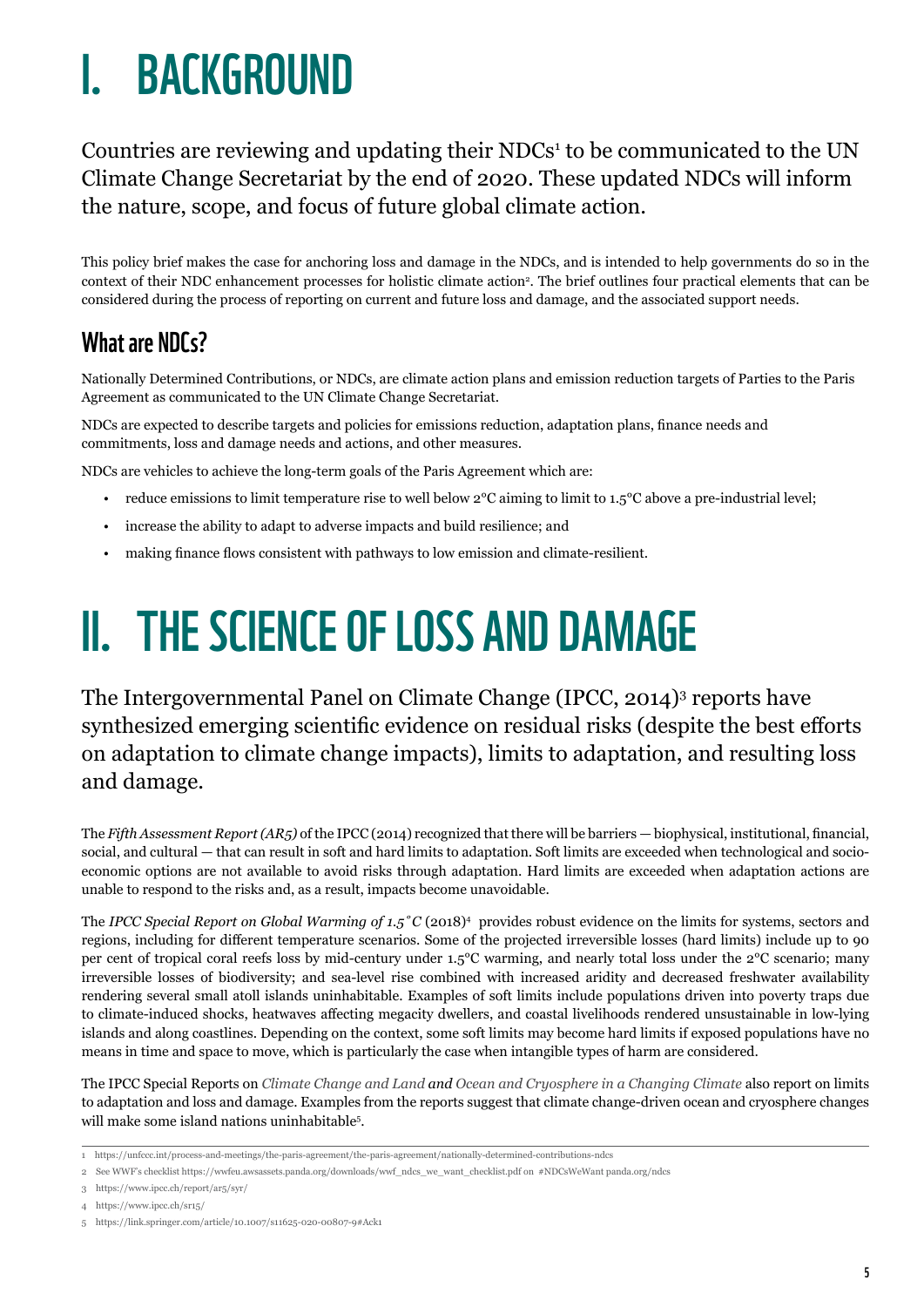## <span id="page-5-0"></span>III. THE IMPORTANCE OF ANCHORING LOSS AND DAMAGE IN ENHANCED NDCS

### Climate change is causing impacts on both human and natural systems.

They manifest in the form of extreme weather events as well as slow-onset events. These impacts result in both economic and noneconomic losses to human societies and ecosystems. Ultimately, their primary cause are the greenhouse gas emissions associated with the use of fossil fuels, produced by developed countries and richer population segments within countries. This imbalance between the sources of fossil fuel emissions and the countries that suffer most from the impacts of climate change highlight the deep inequalities and climate justice implications of loss and damage.

The capacity of humans and nature to adapt to climate impacts is not infinite. Some impacts are simply beyond the limits of adaptation, and some residual impacts will remain despite best efforts on adaptation and lead to loss and damage. In 2013, the United Nations Framework Convention on Climate Change Conference of Parties established the Warsaw International Mechanism<sup>6</sup> to address loss and damage associated with climate change impacts. In 2015, the Paris Agreement<sup>7</sup> recognized loss and damage in a separate Article, alongside mitigation and adaptation, giving loss and damage a profile it had not enjoyed before.

As countries prepare to submit enhanced NDCs by December 2020, it is critical that targets and contributions relevant to loss and damage are included in those revised plans, alongside much greater efforts to reduce emissions and scale-up adaptation actions, facilitated by increased action and support. Though there is no official guidance available on incorporating loss and damage, about 44 per cent of Small Island Developing States and 34 per cent of the Least Developed Countries made reference to loss and damage in their Intended NDCs (INDCs, or the first NDCs submitted in 20158). These references included the articulation of escalating impacts of climate change and resulting loss and damage (also hampering efforts to deliver on the countries' mitigation and adaptation ambition), as well as plans to better understand loss and damage through research and assessments as well as possible actions.

Though many challenges remain, the science and practice of assessing and addressing loss and damage has progressed considerably since the first NDCs were submitted, as demonstrated through the examples above, taken from the recent IPCC reports. For this reason, taking a fresh look at the significance of loss and damage in the context of a country's effort to combat climate change seems warranted.

Consistent with this observation, front-runner and especially vulnerable countries have taken steps to embed loss and damage in institutional structures and policy processes. Indeed, some countries are setting up institutional mechanisms (e.g. Bangladesh) and refer to limits of adaptation, experienced loss and damage and importance of accessing loss and damage in their climate plans and policies (e.g. Saint Lucia, Fiji, Kenya and Kiribati).

Given the recognition in the Paris Agreement that loss and damage is distinct from adaptation and mitigation, and given that NDCs are intended to collect all types of national actions to address climate change, developing countries can and must incorporate measures primarily aimed at managing loss and damage, and include information related to financial support needed and received.

Similarly, developed countries can also include loss and damage in their NDCs, as it is not only happening in developing countries but in large parts of the developed countries too (e.g. wildfires in Australia, hurricanes in the United States, flooding in the United Kingdom and Japan.). Including loss and damage in developed country NDCs gives these countries the opportunity to specify funding already committed, as well as new and additional financial support for developing countries to address loss and damage.

It can provide an invaluable source of information in the context of the Global Stocktake (GST) process. Indeed, while reporting on loss and damage in the context of the transparency framework is voluntary, consideration of loss and damage in the GST is mandatory. Information on loss and damage will be needed for the GST, and national governments will be the main source. Providing this information in the updated NDCs can only speed up and increase the quality of the GST process and help identify gaps.

<sup>6</sup> <https://unfccc.int/topics/adaptation-and-resilience/workstreams/loss-and-damage-ld/warsaw-international-mechanism-for-loss-and-damage-associated-with-climate-change-impacts-wim>

<sup>7</sup> https://unfccc.int/process-and-meetings/the-paris-agreement/the-paris-agreement

<sup>8</sup> <https://www.ucl.ac.uk/global-governance/sites/global-governance/files/policy-brief-loss-and-damage.pdf>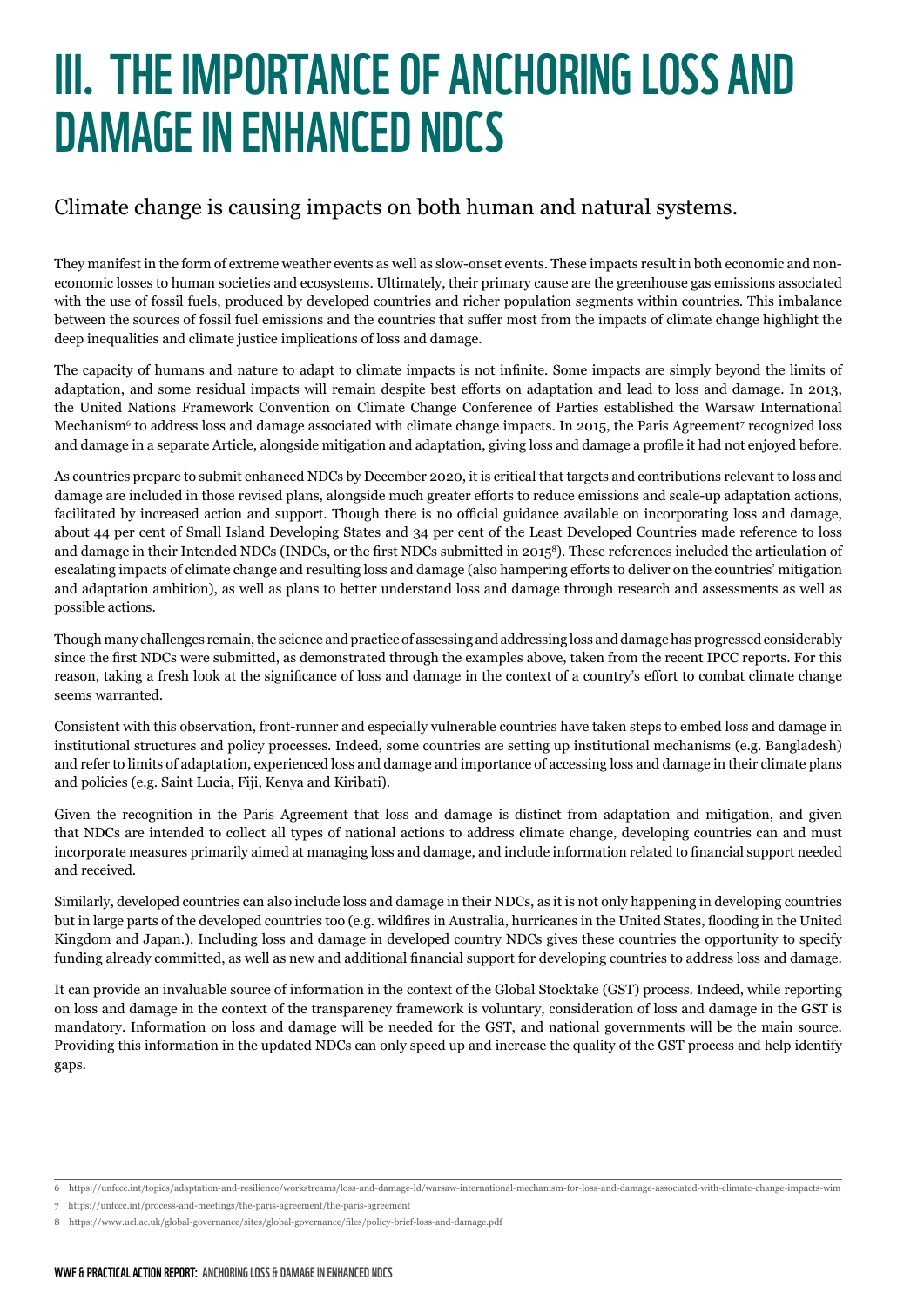## <span id="page-6-0"></span>IV. RECOMMENDATIONS ON ANCHORING LOSS AND DAMAGE IN NDCS

As climate change impacts and associated loss and damage vary in different contexts, geographies, climatic conditions and exposure to the type of hazards, there cannot be a blueprint for countries on how to address loss and damage, and how to incorporate such actions in the NDCs.

We have identified four broad sections in which countries can base their analysis and identify elements for including loss and damage in their revised NDCs.

**Figure 1**: Recommendation on anchoring loss and damage in the NDCs

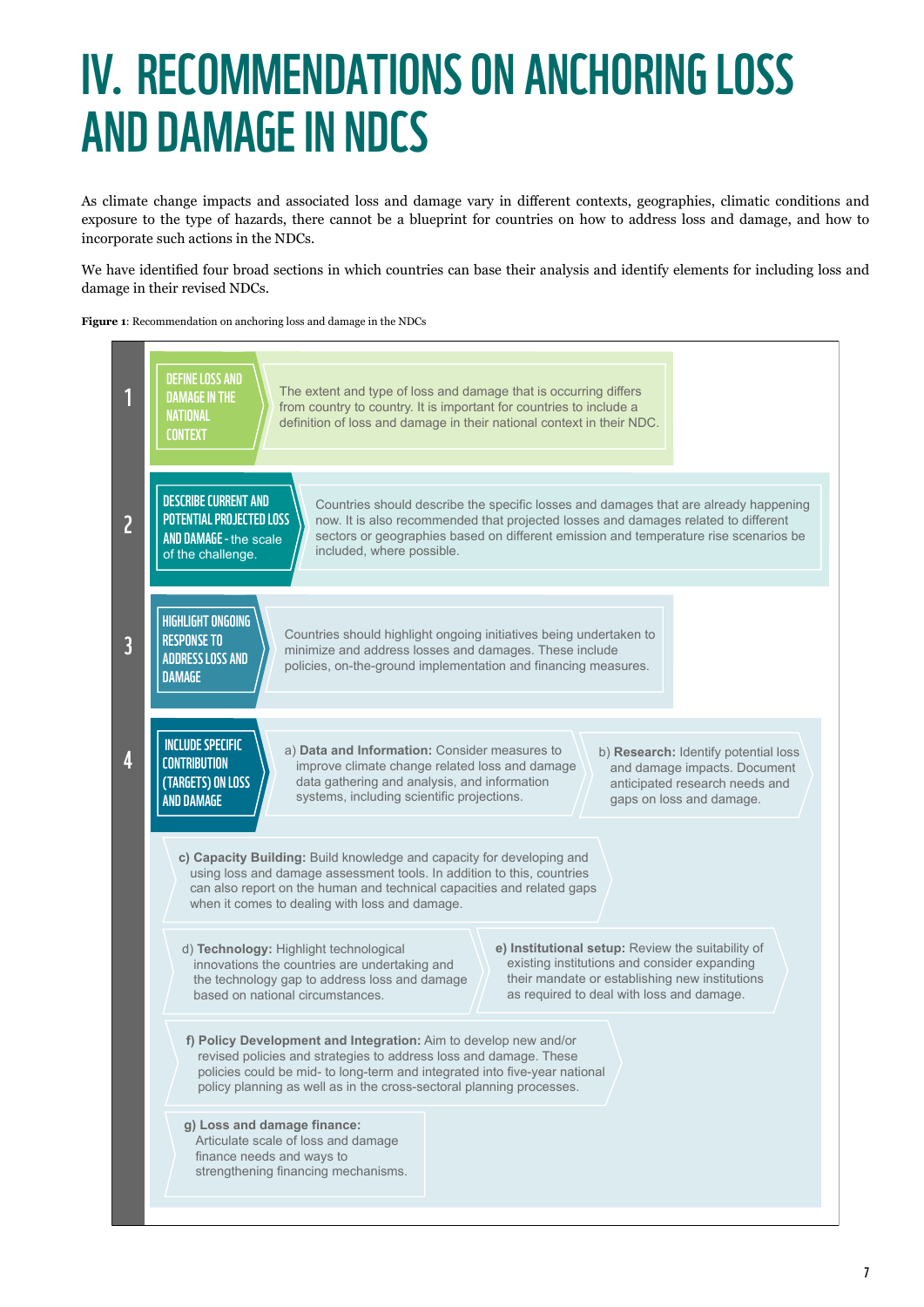### <span id="page-7-0"></span>1. Loss and damage in the national context

As mentioned previously, there are broadly two event types which result in loss and damage: extreme climate events and slow onset climate events.

These climate-induced events result in losses and damages for people's lives and their livelihoods, and degrade ecosystems (for example, through destruction of infrastructure and cultural sites, loss of harvests, loss of territories) leading to poor health, nutrition, increased instability, violence, and/or displacement (see figure 2 below). Many of these impacts are difficult to measure, and even more difficult to monetize. Some communities may be displaced from their ancestral lands, making them unable to practice their cultural traditions, a major impact, but one that cannot be easily appraised through economic metrics. Two categories of loss and damage have been established: economic and non-economic.

**Figure 2:** Economic and Non-Economic losses (Source: UNFCCC, 2017)





**Non-economic losses** can be understood as the remainder of items that are not commonly traded in markets

Despite the challenges described above, we know that loss and damage is already occurring. However, the extent and type of loss and damage differ from country to country. So it would be most useful for countries to include what loss and damage means for their national context in their NDC, along with the relevant specific losses and damages, both economic and non-economic.

### 2. Current and projected potential loss and damage

Loss and damage and the impacts are projected to increase in the near and long-term (for example, glacial retreat in mountainous countries like Nepal, Pakistan and Peru; sea-level rise in coastal and island countries; and drought in sub-Saharan Africa). In the revised NDCs, countries can describe the actual and specific losses and damages already being experienced. It would also be useful to reflect, to the extent possible, how different segments of the population - including a gender-differentiated perspective are affected, in order to design and support targeted solutions. These examples can be collated from the national communication (Nat-Com), the national adaptation plans (NAPs), and other national assessment reports on climate change as well as related information on disaster risk reduction such as the Emergency Events Database (EM-DAT)9 . Similarly, several countries have also conducted an economic impact assessment of climate change and have come up with already occurring or projected future impacts and costs associated both in the medium and long-term. If there are efforts underway or planned to understand climate change-induced migration and displacement, these can also be valuable information to include to report on ongoing or projected loss and damage in a country.

## 3. Ongoing response efforts to loss and damage

Several countries have already undertaken initiatives that support minimizing and addressing loss and damage (Figure 3). These include efforts to avert and minimize risk and increase preparedness to existing disasters such as early warning systems, creation of risk transfer, and risk pooling mechanisms at the national and regional levels. Some countries are piloting forecast-based financing so that there is adequate support available in the event of a disaster.

At the policy level, Bangladesh, for example, is in the process of establishing national mechanisms to address loss and damage. Many policies and climate-action plans (e.g. Fiji, Nepal, Myanmar, and St. Lucia) now explicitly refer to loss and damage or limits of adaptation and ways in which they can be addressed. All these initiatives can be highlighted under this section of the NDC.

9 <https://www.emdat.be/>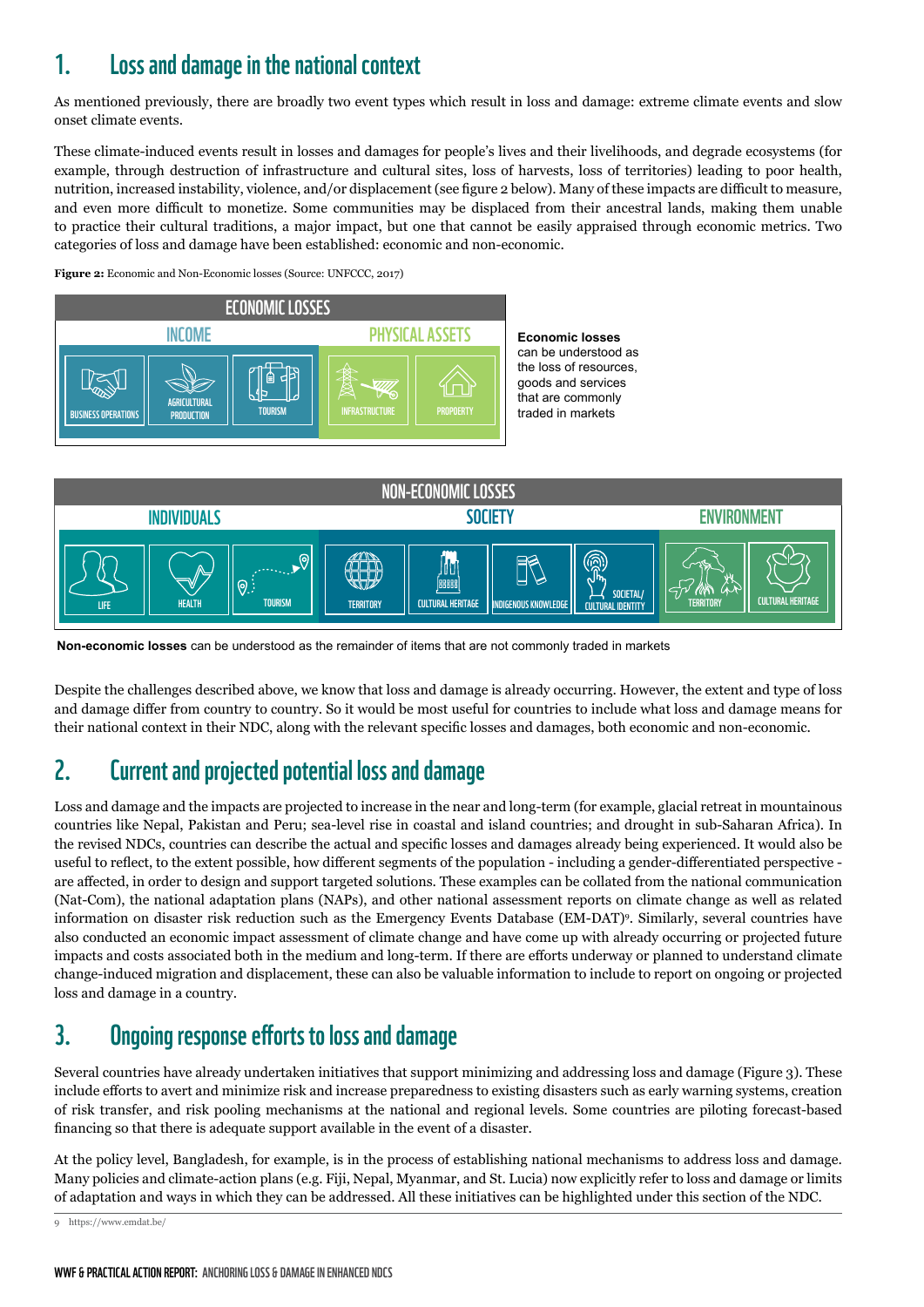<span id="page-8-0"></span>Figure 3: Some of the initiatives and examples that can help minimize and address loss and damage

| <b>MINIMIZE LOSS AND DAMAGE</b>                           |                                                                                                                                            |                                             |                                                              |                                                                                           |  |
|-----------------------------------------------------------|--------------------------------------------------------------------------------------------------------------------------------------------|---------------------------------------------|--------------------------------------------------------------|-------------------------------------------------------------------------------------------|--|
| Early warning<br>systems and<br>scientific<br>projections | Integration of Climate Change<br><b>Adaptation and Disaster Risk</b><br>Reduction to better deal with<br>impacts and comprehensive<br>risk | Piloting of<br>forecast-base<br>d financing | <b>Building local</b><br>capacities on<br>loss and<br>damage | Establishment of<br>regional networks for<br>sharing of information<br>on loss and damage |  |

### ADDRESS LOSS AND DAMAGE

Inclusion of loss and damage in national policies and plans

Creation of national mechanisms to address loss and damage (e.g. Bangladesh)

Regional risk pooling Caribbean Risk Pooling Facility and Africa Risk **Facility** 

Climate loss and damage payouts through social protection mechanisms

Insurance Schemes (e.g. Germany)

### 4. Suggested loss and damage contributions (targets) in NDCs

This section provides examples of loss and damage contributions that countries can include in their NDCs. These contributions relate to data and information, research, capacity building, technology, policy integration, implementation activities, and finance. These contributions can be included as conditional and unconditional as appropriate.

- a) *Data and Information:* Improvements in climate change related loss and damage data collection (where possible in a gender-differentiated manner), analysis, monitoring, and observation systems. This can be achieved by institutionalizing and strengthening national capacity to collect and analyze data in a systematic manner. This could be done by developing tools and methods in estimating loss and damage and their associated costs. For example, the number of typhoons reached a record high in 2017 - 16 typhoons and 4 tropical depressions - with 386 people dead or missing. Total losses were estimated at approximately US\$2.7 billion, with the majority coming from rice production and other crops. In the most affected areas, crop yields reduced by more than 50 per cent (Viet Nam updated NDC  $2020)$ <sup>10</sup>.
- b) *Anticipated Research:* Document anticipated research needs and gaps on loss and damage. The gaps can refer to missing knowledge at the level of climate change impacts on biophysical systems and socio-economic systems, and the interactions between these two types of systems. Both current and predicted future conditions are of relevance. Gap can also refer to policy options (ideally, at the sectoral level). Not least, gaps can refer to knowledge about the types of, and management options associated with, intangible losses (such as impaired health, species extinction, loss of cultural heritage, or loss of agency and territory).
- c) *Capacity-building*: Build knowledge and capacity of disaster risk reduction and climate change adaptation on developing and using loss and damage assessment tools, particularly in identifying and documenting non-economic loss and damage. In addition to this, countries can also report on the human and technical capacities that they miss when it comes to dealing with loss and damage. For example, forecasting and warning capacity is still limited, especially for abnormal and irregular occurrence of extreme weather events; search and rescue still lacks specialized equipment and professional forces (Viet Nam updated NDC 2020).
- d) *Technology*: Recognize the importance of technology in countries' ability to reduce, retain, and transfer climate risk to address loss and damage along with equitable access to technology and knowledge. Countries can highlight technological innovations they are undertaking and the technology gaps to address loss and damage based on their national circumstance. This is useful for NDCs and also to inform the joint work of the Warsaw International Mechanism and Technology Executive Committee as part of the comprehensive risk management approaches<sup>11</sup>. For

[comprehensive-risk-management-approaches/technical-expert-group-on-comprehensive-risk-management/policy](https://unfccc.int/process-and-meetings/bodies/constituted-bodies/executive-committee-of-the-warsaw-international-mechanism-for-loss-and-damage-wim-excom/areas-of-work/comprehensive-risk-management-approaches/technical-expert-group-on-comprehensive-risk-m)

<sup>10</sup> [https://www4.unfccc.int/sites/ndcstaging/PublishedDocuments/Viet%20Nam%20First/Viet%20Nam\\_NDC\\_2020\\_Eng.pdf](https://www4.unfccc.int/sites/ndcstaging/PublishedDocuments/Viet%20Nam%20First/Viet%20Nam_NDC_2020_Eng.pdf)

<sup>11</sup> [https://unfccc.int/process-and-meetings/bodies/constituted-bodies/executive-committee-of-the-warsaw-international-mechanism-for-loss-and-damage-wim-excom/areas-of-work/](https://unfccc.int/process-and-meetings/bodies/constituted-bodies/executive-committee-of-the-warsaw-international-mechanism-for-loss-and-damage-wim-excom/areas-of-work/comprehensive-risk-management-approaches/technical-expert-group-on-comprehensive-risk-m)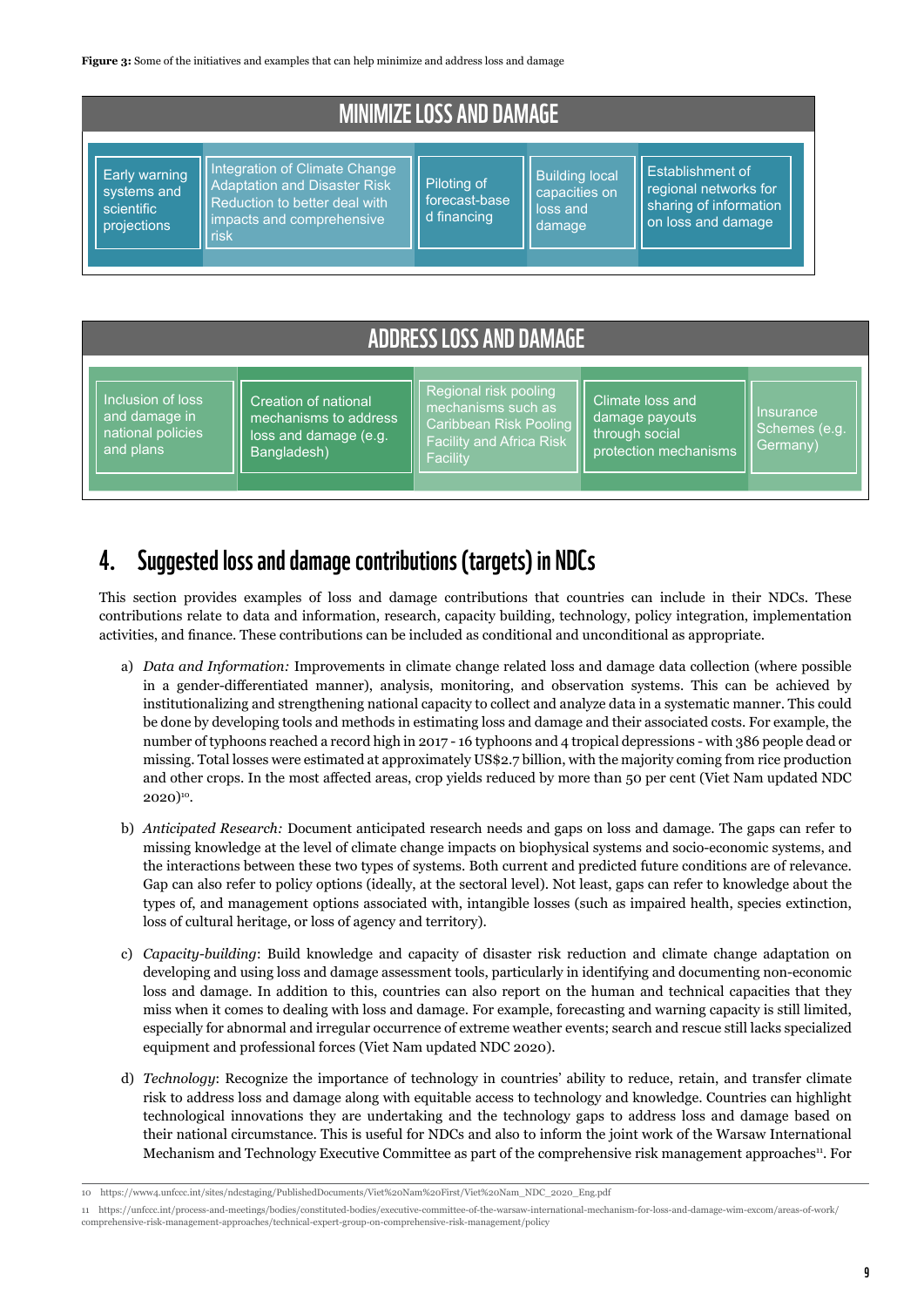example, there is a strong need for technology in Viet Nam, especially advance technology in climate change and hydro-meteorological monitoring and forecasting, early warning of natural disasters and hazards, and technology for structural and non-structural climate change measures (Viet Nam updated NDC 2020).

- e) *Institutional setup:* Review the suitability of existing institutions, the possibility for expanding their functions and mandate, where applicable; or if required, set up new institutions at the national and subnational levels for addressing loss and damage. Such institutional mechanisms need to be inclusive and should include representatives from government, bilateral and multilateral, international and national non-government organizations, academia, and civil society.
- f) *Policy development and integration:* Building on existing climate change policies and strategies, in order to develop new and/or revised policies to take loss and damage into account. These policies could be mid and long-term and be integrated into five-year national policy planning as well as in the cross-sectoral planning processes.
- g) *Loss and Damage finance:* Articulate the scale of loss and damage finance needs; identify ways to strengthening financing mechanisms through a dedicated fund from the national budget if relevant; expand innovative, pro-poor, people centered financial instruments; and more importantly, call for enhanced international support beyond adaptation, especially the provision of and access to finance.